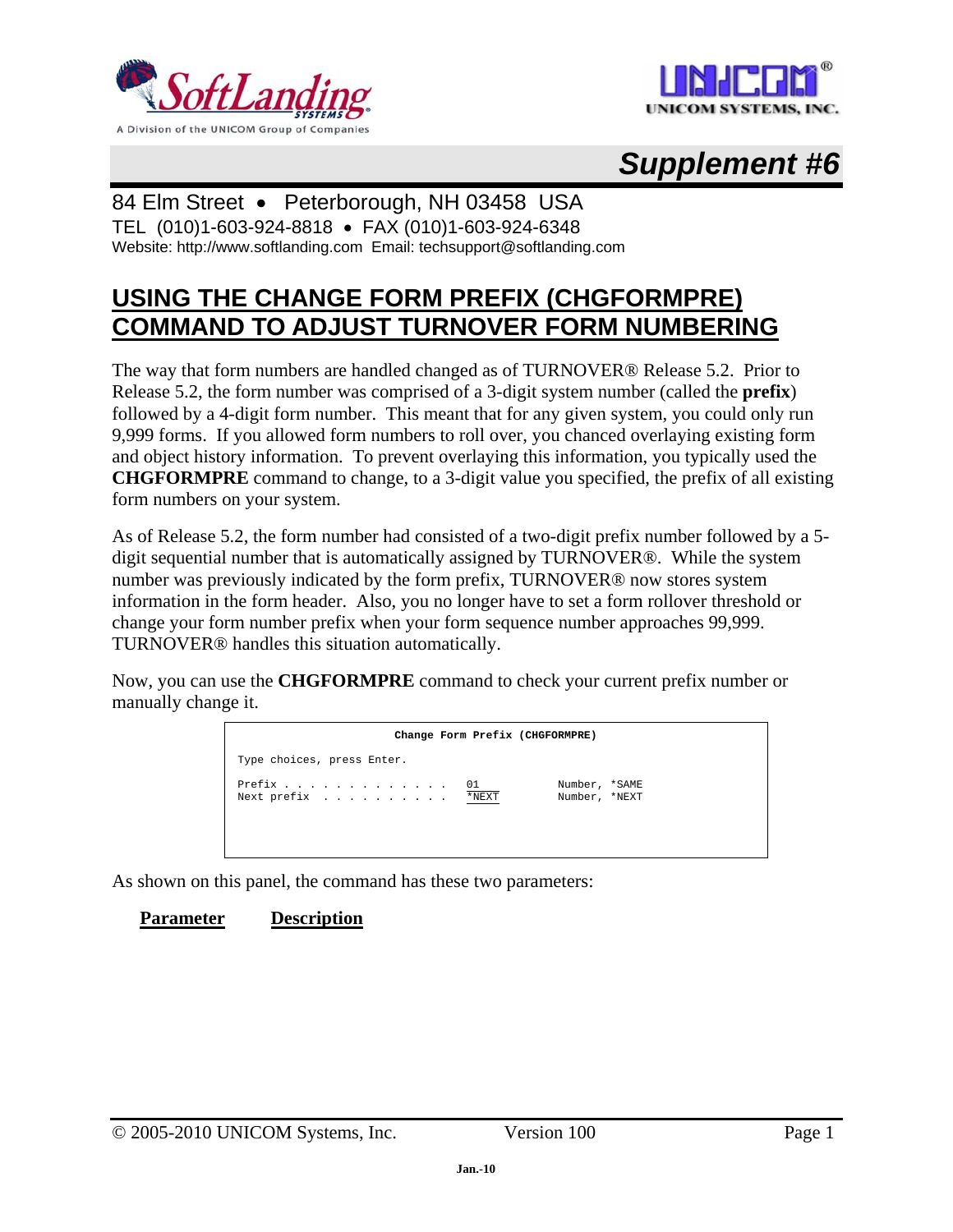| <b>Prefix</b> | The new 2-digit prefix you want TURNOVER <sup>®</sup> to use when creating<br>forms on this computer (or you can specify * <b>SAME</b> to indicate you want<br>TURNOVER <sup>®</sup> to continue using the current prefix).                                                 |
|---------------|-----------------------------------------------------------------------------------------------------------------------------------------------------------------------------------------------------------------------------------------------------------------------------|
| Next prefix   | The next prefix you want TURNOVER <sup>®</sup> to use when the form sequence<br>number approaches 99,999 (or you can specify *NEXT to indicate you<br>want TURNOVER <sup>®</sup> to use the next valid prefix; that is, a prefix for which<br>there are no existing forms). |

# **BEFORE YOU RUN THE COMMAND**

- **1.** Decide what the new prefix will be. To do this:
	- a) Determine whether you have development or remote versions of TURNOVER® for iSeries on your remote sites. This is important in determining what prefix you will use because if your remote site(s) has a *development version* of TURNOVER® for iSeries, then when you use option **6** to work with forms TURNOVER® for iSeries positions you in the file to the forms that were *created* on that system (forms prefixed with that system's number). If your remote site has a *remote version* of TURNOVER® for iSeries, then you will be positioned to forms 9999999. All forms are listed in descending order.

Because remote systems display forms in descending order, you should if possible select a *New prefix* that is less than the *Old prefix*. By specifying a lower-numbered prefix, you can ensure that all of the old forms that are displayed in *Work with Forms* are shown at the end of the subfile instead of the beginning.

You must decide how you want to view your forms on your remote sites, so you can choose the appropriate prefix to use.

- **2.** Sign on as QSECOFR (*not* with a profile with SECADM authority) and add the TURNOVER® for iSeries libraries to the library list using the **ADDLIBLE** command.
- **3.** Check the system where you will run the command to make sure no forms are at status **SUBMIT**, **RUNNING**, or **DISTRIB**. If they are, wait until they complete before proceeding.